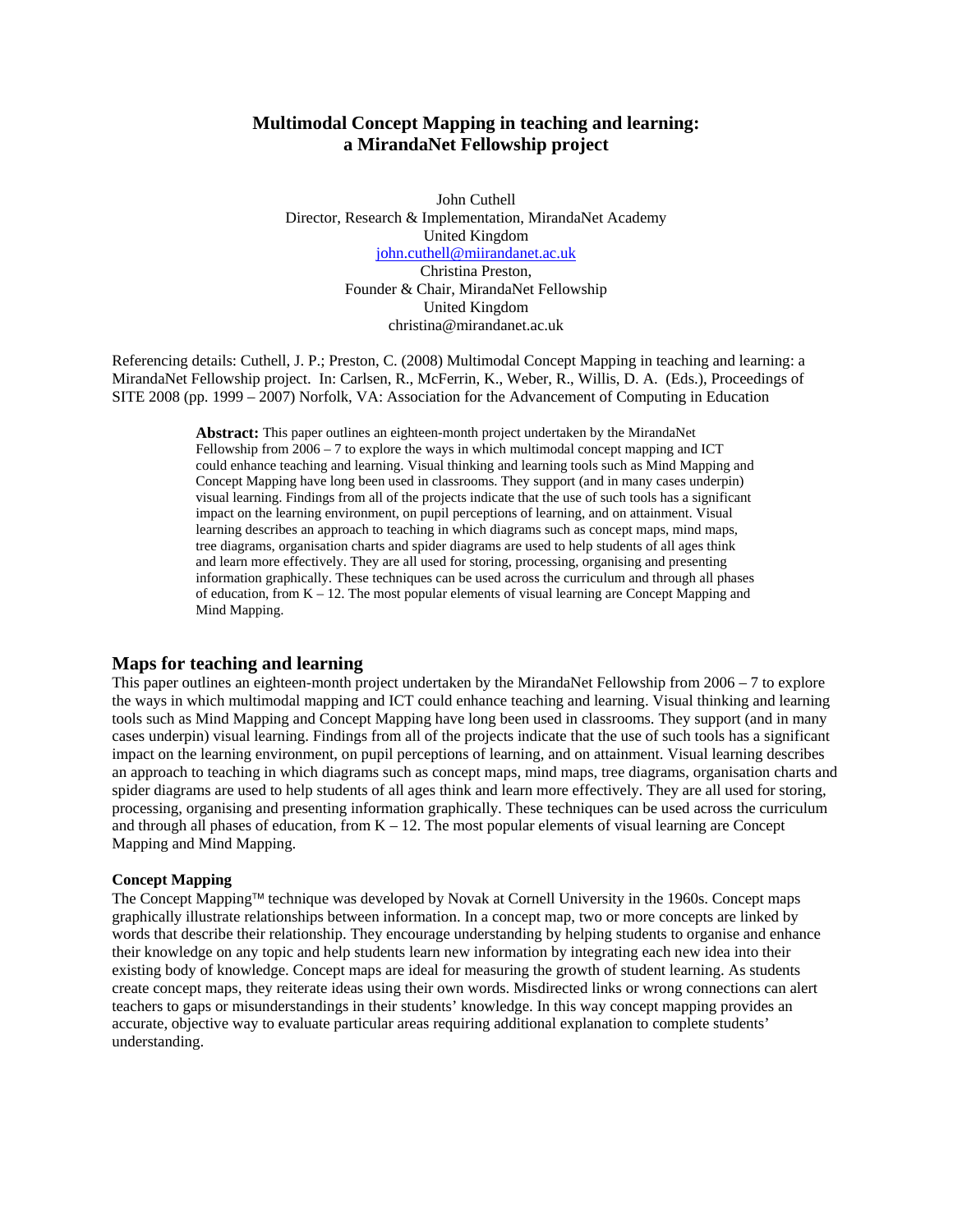## **Mind Mapping**

Mind Mapping® was first coined in the UK by Tony Buzan in his 1974 book and BBC TV programme "Use Your Head". A mind map is a visual representation of hierarchical information. Students follow a process of building a mind map, to represent an entire concept or an idea with branches of associated thoughts. As with other visual learning techniques, mind maps provide a simplified overview of complex information allowing students to better understand relationships and to find new connections. Mind maps include a central idea or image surrounded by branches of associated topics or ideas. Subtopics are then added to the branches as ideas flow freely. Typically in a mind map, topic and subtopic text is one to two keywords, to provide a reminder for what the idea is. More information is then detailed in attached notes. Mind mapping is a commonly used tool for brainstorming and note taking. The process of building a mind map is very fluid and nonlinear, making the expansion of ideas similar to the natural way of thinking. Symbols and images, along with keywords, are used to quickly retain and recall information. Branches are often in different colours to help students to remember the different branches and their associations.

## **Supporting learning through Concept Mapping and Mind Mapping**

The use of visual learning techniques, such as mapping, is achieving growing recognition in education. Whether we believe that the mind is organised into left and right-hand sides, or whether it is a less organised structure of various skills, mapping utilises a greater part of the brain, resulting in more effective thinking. Imagination and association are the keys to high-level memory and creative thinking and mapping supports this. With many students being visual or kinaesthetic learners, this approach makes the teaching more enjoyable and effective and the learning more successful and fun. It is an educational win–win that multiplies its benefits over time and with use. Concept maps and mind maps are quick to review and are ideal for revision. Remembering the shape and structure of a visual diagram can provide cues necessary to remember the information within it. They engage much more of the brain in the process of assimilation and connecting facts than conventional notes or summaries.

#### **The use of ICT in Mapping**

The application of ICT can act as a catalyst for change in teaching and learning. In terms of visual learning, technology takes the student from a 2D paper based map into a multi-layered environment. With ICT Visual Learning tools graphics and symbols can be used to highlight the nodes; labels that can be attached to the links; maps can easily be re-organised in a variety of ways to make the picture clear; maps can be hyperlinked to other maps creating a complex multi-layered system for understanding an idea; elements within the map can be "hyperlinked" to files, websites and other digital resources; multimedia files, such as MP3 and Movie files, could be inserted and played directly from the document and cross curricular templates and resources provide a quick start for teachers and students. ICT also helps to support the development of higher order thinking skills.

## **The MirandaNet Mapping and Visual Learning Project**

A number of MirandaNet fellows came together to research the ways in which younger children learn to use both language and images to make meaning of the world, and the ways in which they source and choose the images to represent their ideas. Multimedia functionality now enables students to insert and play video and sound directly from their maps to enrich projects. Inspiration Software Inc. provided Inspiration and Kidspiration software for participants to use and donated resources to the schools involved.

Elements of the Inspiration functionality were found to support students in building diagrams, concept or mind maps and then enable them to transfer their work into text outlines. This meant that students who struggle to write down their thoughts in a linear fashion can pour all their ideas onto the page, reorganise them, link them up and, by transferring to the outline view, have the satisfaction of seeing their ideas made into a structured story or argument. Teachers have commented on how this can raise the self esteem of students who struggle with writing, especially with boys who are initially engaged by working with ICT, but who come out of the process having gained valuable thinking and learning skills. The program Inspiration contains a Word Guide, a dictionary and a thesaurus, which also aid writing and literacy by providing students with more scope for expression.

These ICT tools can also enhance the experience for auditory learners. Inspiration (and Kidspiration for younger pupils) both have audio tools, which enable auditory learners both to hear their spoken words at the same time as seeing their visual ideas. The Listen tool reads aloud any text a student inputs; the Record tool allows emerging writers to record their own words and hear it spoken aloud and, last but not least, the talking interface will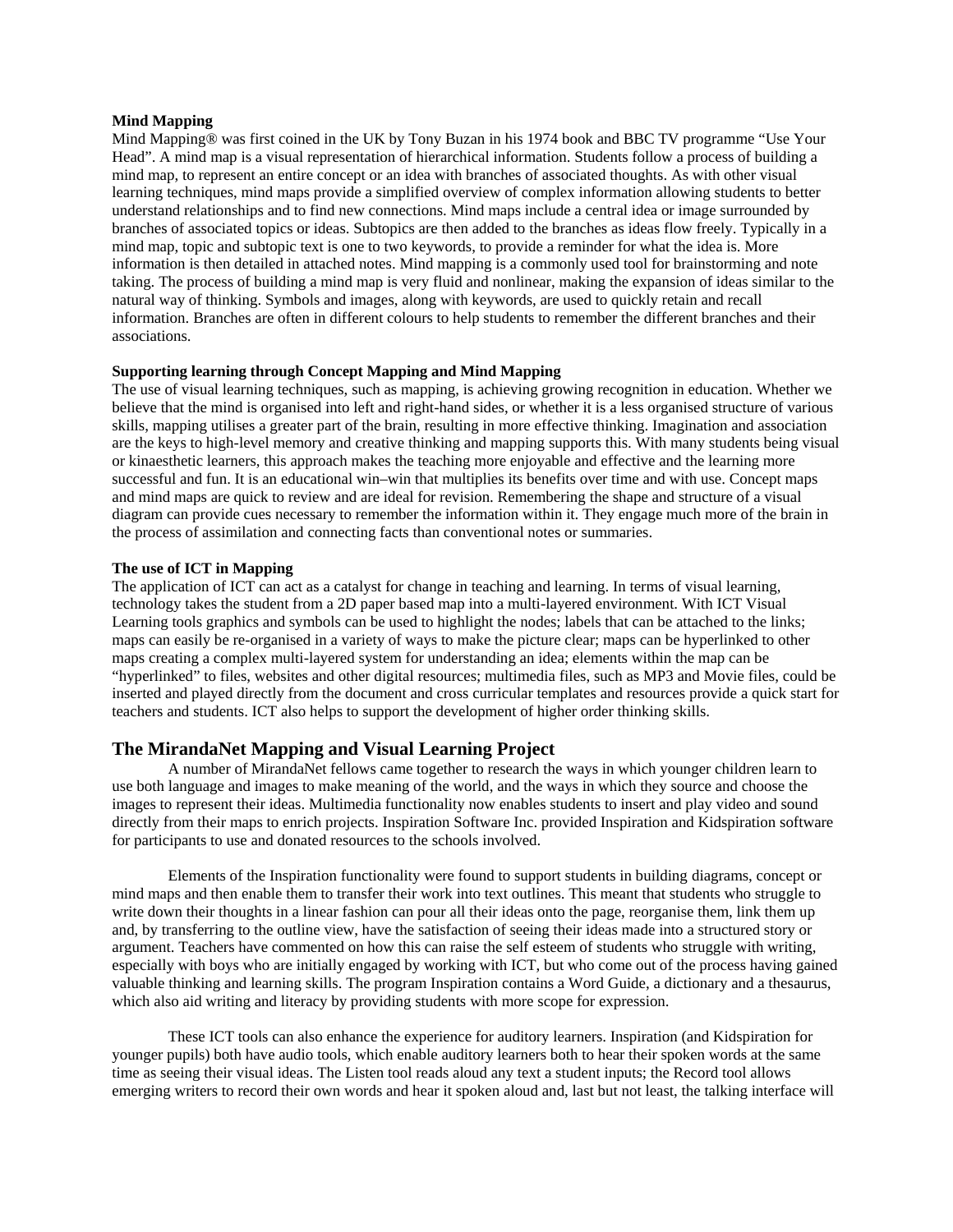read aloud all program elements to the students, so if a student scrolls over an item anywhere in the program, the voice will say it aloud, providing an additional element of learning support.

Ultimately, ICT allows you to expand your ideas by visualising connections and concepts, in a way that you cannot on paper. With paper based mapping you can run out of space or find it is frustrating to add ideas or move them around. The functionality of ICT means that the area for expression is expanded so that space issues do not get in the way of the thought process. The choice between concept mapping and mind mapping is one of personal preference; however what is clear is that ultimately teachers seem to agree that both are powerful thinking skills that can offer benefits to all students. What is also clear is that using ICT to undertake this process has the potential to extend the flexibility and scope of this approach even further.

## **The range of projects**

From 2005 to 2007 eighteen MirandaNet Fellows worked on projects related to Multimodal Mapping and Visual Learning. Some of these used Kidspiration, looking at the development or oracy and literacy in Mexico, the ways in which mapping could raise group achievement, and the ways in which it supported collaborative learning through talk with pupils under 11 years of age. Other projects used Inspiration for older 11-19 learners and adult learners in conjunction with PDAs, with effective learning dialogues and with supporting teacher education.

## **Oracy, Literacy, Conceptual Maps and ICT as Mediators of the Social Construction of Knowledge Among Peers**

## Rojas-Drummond, S.; Tapia, A. A. (2006)

In their paper, Oracy, Literacy, Conceptual Maps and ICT as Mediators of the Social Construction of Knowledge Among Peers, Rojas-Drummond and Tapia provide an account of how primary school children collaborated over time to develop a team project which involved the co-construction of knowledge. In particular, children worked on a writing project using diverse cultural artefacts, including oracy (talking and listening), literacy (reading and writing), Kidspiration® conceptual maps and ICT. The project involved researching, writing, illustrating and eventually delivering a multimodal conference on a topic of their interest.

The paper describes the context in which the children interacted to create their projects. This context refers to a "learning community" developed as part of an innovative educational programme called "Learning Together". The programme sessions are organised in modules. Each module is designed to target general and specific abilities in the students. The initial modules provide the students with general basic abilities necessary to advance in the programme, including collaboration, effective communication and problem solving. The rest of the modules involve promotion of more advanced and specific abilities, which enable students to prepare specific creative team projects.

These projects involve the dynamic integration of several functional uses of oral and written language. The multimodal representations of knowledge are formed in Kidspiration conceptual maps. Students construct their Kidspiration maps in a procedural and continuous way, refining their maps as their research project progresses over time. Thus, in each session they leave tracks of their collaborative processes, the discussions they engage in, as well as their questions, comments, doubts, arguments, etc. Overall, the work reveals the dynamic functioning in educational settings of some central socio-cultural concepts. In one example, children discussed how to replace concepts for images in their conceptual map on tobacco addiction. Thus, while they talked they simultaneously created a conceptual map using ICT (Kidspiration and Power Point), which included text as well as images. The data also illustrates how these relations helped children negotiate meanings, comprehend and organise the concepts of the topics under investigation.

#### **From black boxes to glass boxes: the application of computerised concept mapping in schools**  Bevan, R. (2006)

Computerised concept mapping allows students to represent their learning through adaptable diagrammatic structures on-screen. This project investigated how computerised concept mapping can be effectively deployed in student learning, in two secondary schools during 2003-6, with over 200 participants; and more specifically addressed to what extent the effectiveness of computerised concept mapping is enhanced by (a) peer collaboration, and (b) providing scoring feedback.

It was set in a context where the rapid pace of developments in computer technology has provided schools with extensive opportunities to exploit approaches to learning through ICT, but where this is rarely achieved.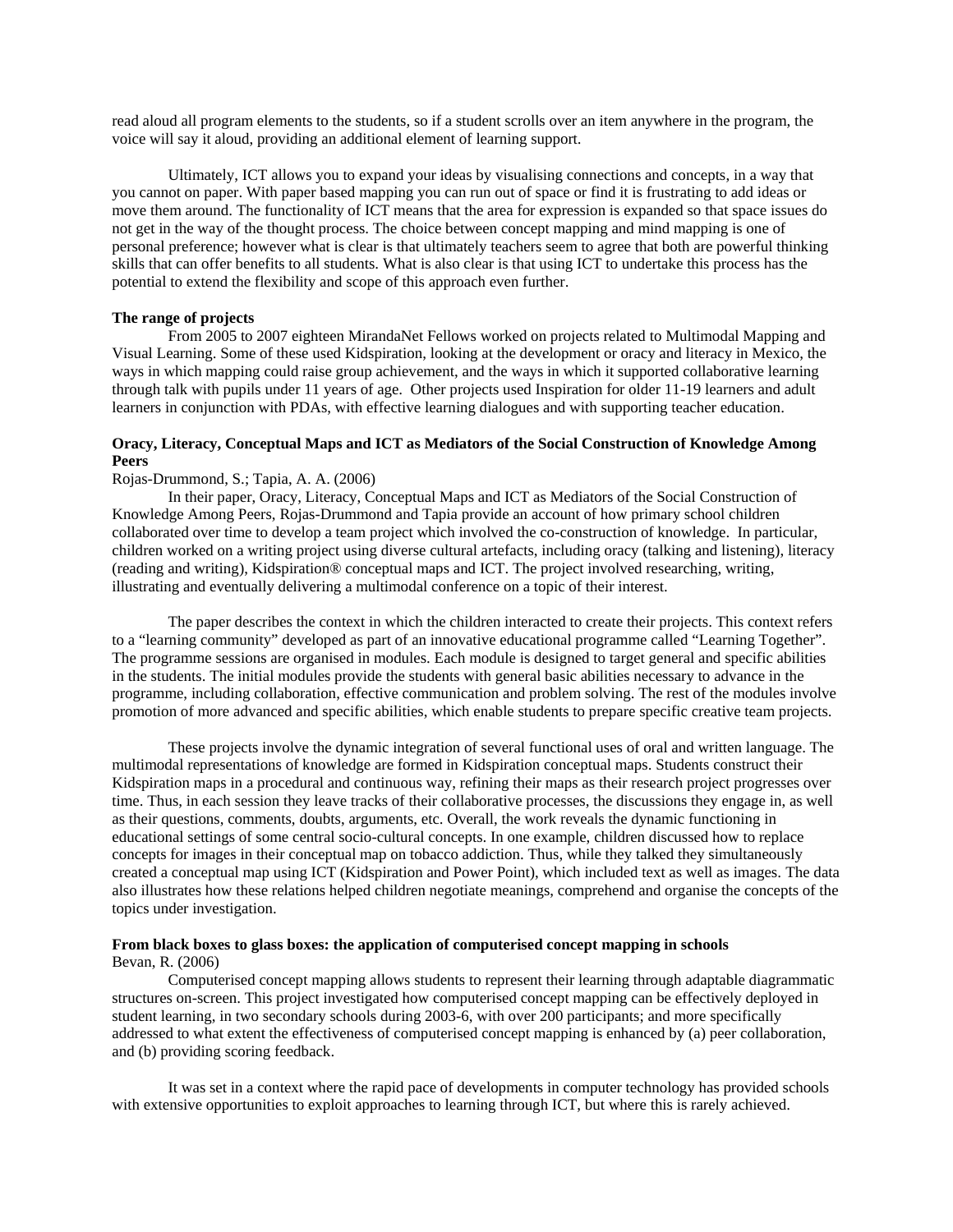Research across a number of separate disciplines had recently been combined to provide teachers with increasing pedagogic knowledge. In this project theories concerning learning and the construction of knowledge have been used to inform the design and deployment of knowledge-mapper software. The implementation of the main study allowed the use of computerised concept mapping to be examined in randomised control trials involving three experimental groups, and a control group. In one experimental group, the students used the knowledge-mapper individually. In the two other groups, the students worked collaboratively; but in only one of these groups was scoring feedback provided. The students' learning was measured and compared with an essay task.

The classes who used the software individually showed almost no gain, relative to the class who had no access to the software at all. In contrast the groups who were allowed to collaborate in creating their computerised concept maps both outperformed the other mapping groups by a significant margin, whether or not they received the automated scores.

It appeared that the knowledge-mapper had minimal effect on individual scores, but that it was effective in promoting constructive collaboration between students, which - in turn - enhanced their performance on the essay task. This finding does not appear to be dependent on the choice of software, which was CRESST, and would equally apply with other comparable computerised concept mapping tools, such as: Inspiration, Mind Matrix, and Smart Ideas. Further research may show different results if Kidspiration is used which is specifically designed for young learners.

## **Collaboration, ICT and Mind mapping**

## Ralston, J.L. and Cook, D (2006)

In their study, Collaboration, ICT and Mind Mapping, Ralston and Cook focus on an example of collaborative activity in Primary schools and aims to explore the ways that visual material helps children establish shared meanings. The study took place over six weeks in two English Primary schools with twelve 11 and 12 year olds. Both schools introduced Kidspiration®, created by Inspiration Software®, to help students plan a party. They first used paper and pencil maps then used Kidspiration to create concept maps. Each class also used Kidspiration to explore a Key Stage 2 History topic: 16th Century Explorers or similarities and differences between two towns.

Data on student use of Kidspiration were collected over a six week period using observational schedules and field notes. In the working sessions, one of the authors acted as observer while the other encouraged and supported the groups. Because of our interest in the type of spoken language used in the group activity, samples of the informal task discussions were recorded, transcribed and anlysed, as well as the more formal presentational session. Kidspiration software was chosen because of the user a friendly interface, manageability, ease of use and flexibility. Kidspiration also provides a range of templates to be used when a more structured approach is required. The use of images and text supported in Kidspiration are alternative forms of iconic and symbolic representations, which was particularly appropriate in this study.

Copies of each group's maps were also saved at the end of each session. The authors thought the maps would help pupils recall their actions and decisions across the time interval from one session to the next , as well as support them in the final feedback. Additionally, the teachers felt it would be valuable for the children who had not been involved with the activity to hear about the work. The maps created by the children proved to be more of an attempt to represent a 'shared viewpoint' or consensus. Therefore, the author felt the term 'consensual maps' seemed to be more appropriate. These maps were intended to display children's joint representation of their thinking about the tasks. Maps among the groups were visually different, but showed many similarities.

One aspect observed in this study was the quality of the discussion among the students. When talk is 'exploratory' in nature it supports thinking and learning in a hierarchical manner. The things you might find could include actions such as recording, reporting, generalizing, speculating hypothesising and theorising. In conclusion, the use of multimodal-mapping software, such as Kidspiration proved to be successful in supporting the students' exploration and presentation of ideas, as the language generated shows. The use of ICT provided a screen focus enabling pupils to organise their thoughts, make use of colour and imagery to present information clearly and attractively and facilitate discussion. The analysis of the maps showed that the students were working with a clear organising principle in mind.

#### **Introducing ICT-based Multimodal Mapping**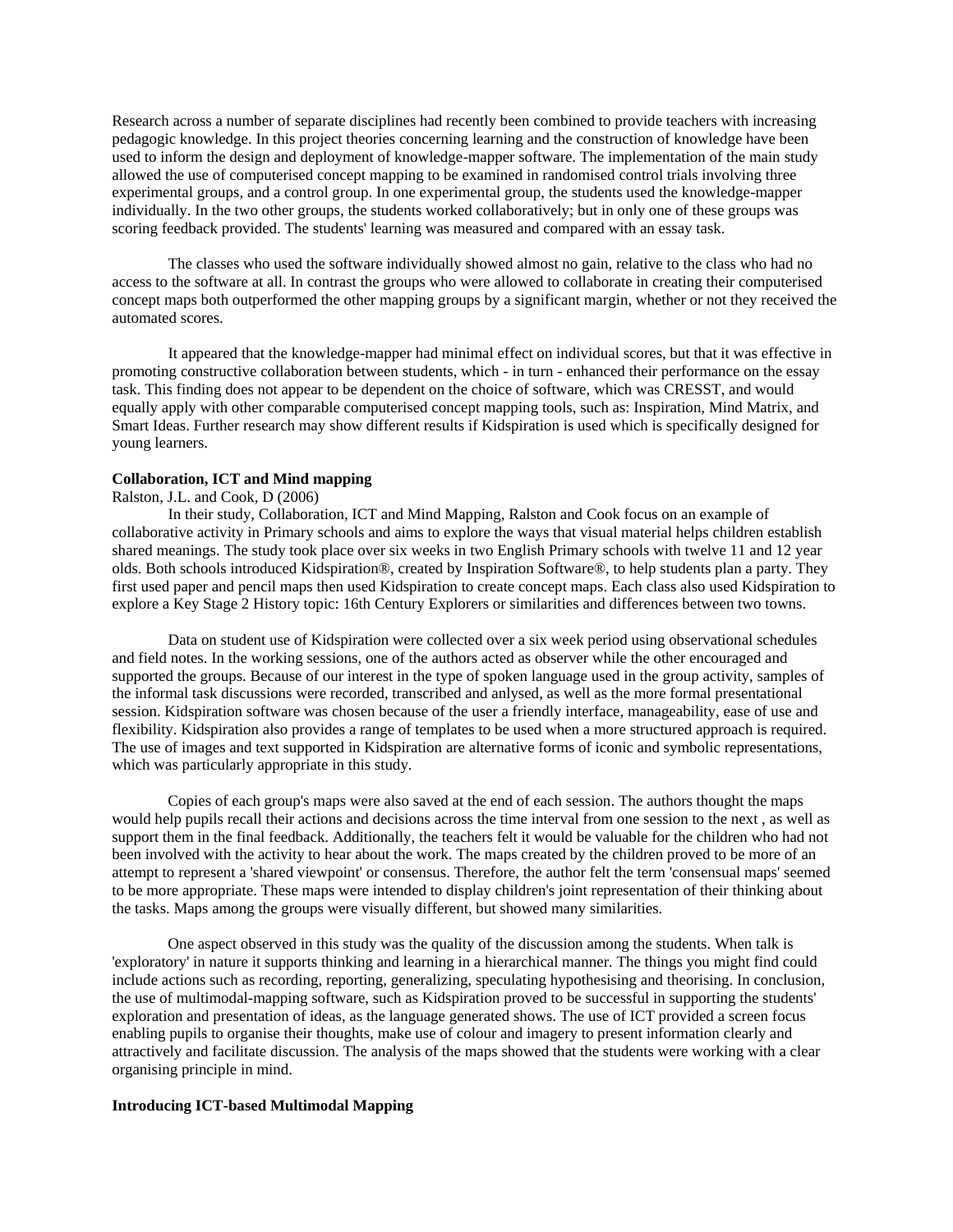#### Riley, N. (2006)

Riley examines the eight functions of multimodal mapping, and the ways in which they can be integrated within the Primary curriculum The first is to direct thinking: as a teaching presentation tool, to organise topic coverage and group activities. The second is to stimulate discussion and dialogical learning: to promote speaking and listening skills. Multimodal mapping can also be used to generate creativity: to identify 'conceptual spaces' and stimulate 'possibility' thinking, and to facilitate higher order thinking: to generate thinking skills through finding relationships and identifying gaps in understanding.

Multimodal maps can generate writing by scaffolding ideas: ideas can be represented through strong visual images and can contain pictures and graphics, and promote collaborative learning: mapping can be used to generate group work in discussion activities or map production activities. As an assessment tool, mapping can provide evidence for formative assessment in assessment for learning activities and as a learning self-evaluation tool in personalised learning, whilst for publication and display, visual and text representations provide a stimulating form of presentation.

## **Vision Mapping in Practice. Using Inspiration to support learners and teachers**

Finch, J. (2006)

The Worcestershire Vision Mapping project focused on the Forest of Feckenham and aimed to involve and encourage the community to shape the future of its biodiversity heritage. The project encouraged appreciation and awareness of the importance of biodiversity to quality of life to as many sectors of the community as possible, and encouraged participation in developing a 'biodiversity vision' for their area. Communities were encouraged to explore both past and present, for example, surveying the area and collecting reminiscences of older residents, together with aspirations for the future, aiming to identify what matters most to the community regarding their local wildlife. This hoped to generate a sense of stewardship and responsibility for its future welfare, exploring new and innovative ways to engage community interest, and so develop a template to use in the future throughout the county. The school based aspects of the project will used Inspiration to support both teachers and learners to develop the creative responses local children have between people and place on a variety of levels, but with a specific focus on local biodiversity.

## **Inspiration(al) use of concept mapping on PDAs. A study of the impact of the introduction of PDAs, Inspiration 8 to a primary classroom**

Finch, J. (2006)

This study involved the introduction of 10 PDAs to a first school (YR to Y4, pupils aged 5 to 9 years). The pilot focused on the use of PDAs to support aspects of writing with all children, but with a particular interest in the impact on a group of reluctant writers causing concern in Y4 (aged 9 years). Neighbouring Local Authorities were beginning to report interesting results on their studies in this area, which justified the support for a local pilot project. This was also an opportunity to develop the author's observations in two other dimensions i.e. that of flexible, personalised learning and multi-modal mapping. The teachers involved had no experience of using PDAs or multi-modal mapping in a classroom context so they were learning these technologies and techniques with the students. When using multi-modal mapping tools to scaffold the writing process the web-like structure seemed to give the learners permission to start writing wherever they preferred. Links guided them along a particular path, but these were changed, added to and deleted as the writer progressed. The learner remained in control of their writing environment.

The impact of this process on one child in the group was clear. When he moved from the Inspiration Diagram View to the Outline View he exclaimed "Did I write all that?" Transferring the work onto a word processor provided further encouragement when he discovered that he only had to add connectives and punctuation to create a piece of prose... "So I just add 'ands' and full stops and I've done it?" There were a number of other significant interactions which demonstrated ways in which the children were highly motivated by the resources and were supported to develop their thinking beyond prior performance with paper and pencil. Over the whole class teachers noted a significant improvement in output, quality of writing, motivation and engagement. The school was so convinced of the efficacy of the investment that they purchased a further 20 PDAs in the following term.

## **Investigating the impact of ICT-based multimodal mapping in developing effective learning dialogues** Riley, N. (2006)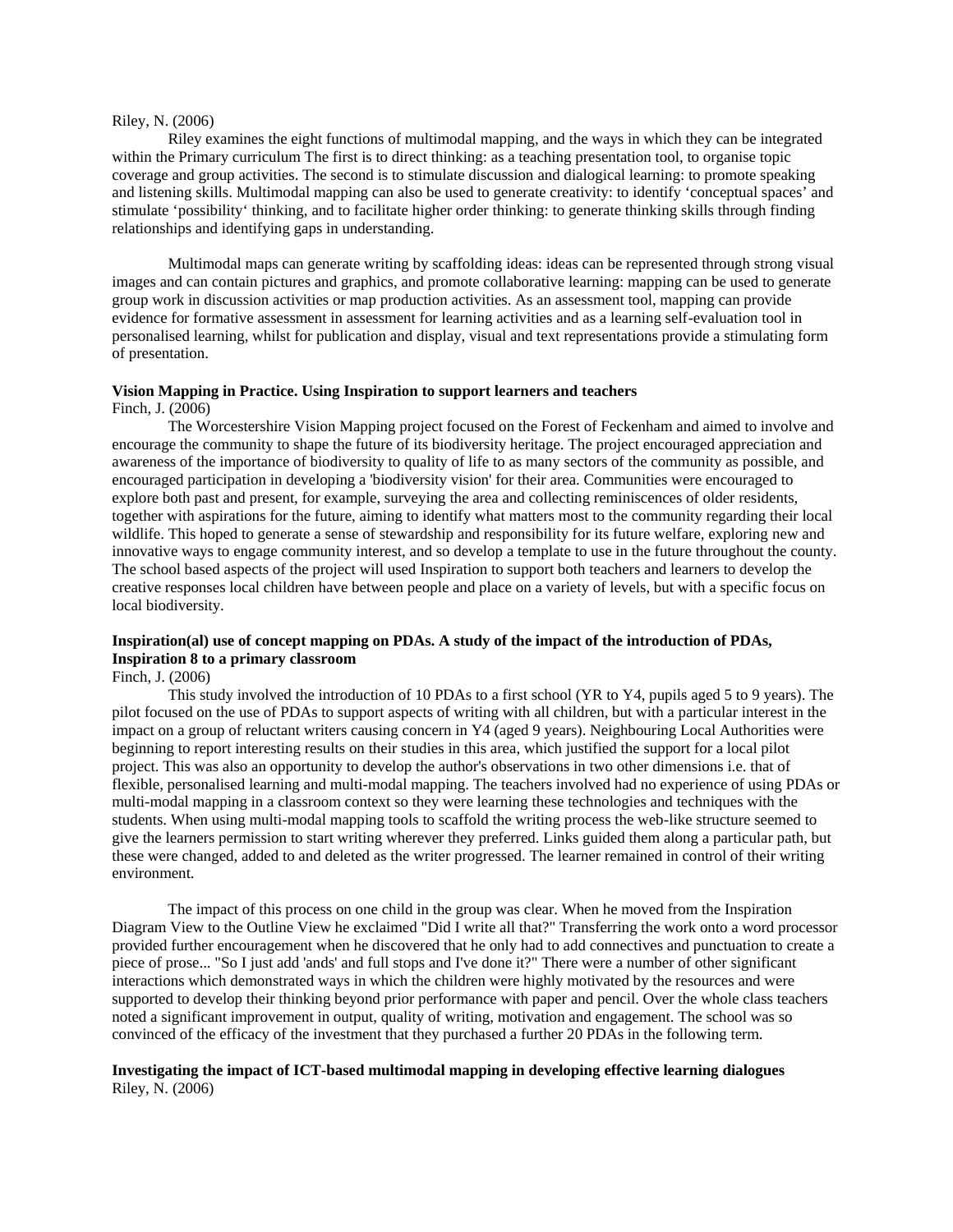Assessment of children's writing shows a deficiency in developing coherent ideas. More often than not, student writing follows the prompts of the teacher and shows little individual extension outward. The author of this paper is looking for an intermediary tool between talk and writing to provide structure for thought, revision, refinement and finally presentation. The study explores the use of Inspiration® from Inspiration Software® and other ICT tools and their use in the area of writing.

In writing, composition involves retrieval and evaluation of information, the evolving and synthesis of ideas and drafting, which promotes writing as 'revising inner speech' (Moffett, 1981). Concept mapping provides a means by which such compositional ideas are made explicit. Further, it is recognised that ICT can produce discussion of a type that has educational significance when children work in small groups at computers (Fisher, 1997:81; Wegerif, Littleton and Jones, 2005). This practice based case study investigates the use of Inspiration, an ICT-based multimodal mapping software, to stimulate and develop learning dialogues that enhance thinking and ideation that transfers into compositional expository writing.

The sample is a group of 22 students aged 10-11 years old within a large urban primary school in the United Kingdom (UK). The students have a wide range of academic attainment and social backgrounds. The intention was to use Inspiration -based concept mapping as normal routine in whole class teaching and in group work, where the class is familiar with using laptops individually and in small groups. Concept maps consist of "concepts" linked together by descriptive words or links which show relationship. The more descriptive the link, the better students can understand the concept.

Data for this study is collected from transcribed discussions of groups while concept mapping, Student maps were analysed for complexity based on the number of nodes and links. The pre-test and post-test scores were compared, wherein students used concept mapping in the post test. The number of propositions and concepts in writing and in the discussion increases post-test. When comparing the examples of writing by the same groups it is noted how the pattern of mapping has increased in concepts formed and links labelled. Further, the ideas are more developed post-test. These findings suggest that Inspiration maps increase the incidence of higher order thinking during the compositional process.

# **A Survey of Teacher Inclusion of Graphic Organizers in Classroom Instruction**

Antonius, E. (2006)

This study surveys teacher use of Graphic Organizers in their classrooms. It reviews research on the effectiveness of Graphic Organizers with students. It examines how visual learning techniques are supported by theories like dual coding and multiple intelligences. Experimental research also supports an increase in retention and in test scores when graphic organizers are introduced. Computerized graphic organizers are included and show that they positively affect student scores. A survey was conducted with 62 teachers who are currently getting their Masters of Education at George Fox University. These teachers respond to a 14-question survey ranging from fill-inthe blank demographic questions to open ended questions on their application of Graphic Organizers. The results found that a majority of teachers did include graphic organizers in their classrooms. Elementary school was the highest level of inclusion. A number of educators responded that they include graphic organizers in their classrooms. Questions for future study might focus on Special Education teachers, student use interactively versus teacher use for presentation, and student assessment when graphic organizers are used.

#### **Engaging Learners through Critical Thinking Scaffolds**

## Coombs, S. (2006)

Coombs focuses on personal learning and how it is developed through the use of critical thinking scaffolds. Through his research, Coombs suggests that the basis of the critical thinking scaffold consist of managing, focusing and eliciting reflection as a method of personal learning (Coombs, 2000). Coombs sites the merged theories of 'systems thinking' and Self-organised-Learning (S‑o -L) (Thomas & Harri-Augstein, 1985) as the philosophical and pedagogical basis for using critical thinking scaffolds to improve personal learning. The S-o-L theory explains human learning as developed through the construction and reconstruction of meaningful reflective experiences. The S-o-L theory includes three phases: brainstorming to capture ideas, focusing key issues to develop ideas and, finally, project control through operational management. Graphic organisers, like Inspiration® from Inspiration Software®, can be used in all three phases to simplify and digitise the process. The second theory of systems thinking is based on Knowledge Elicitation Systems (KES), which focuses on idea capturing, sorting relationships and displaying a final pattern. Graphic organisers are again suggested for this structure.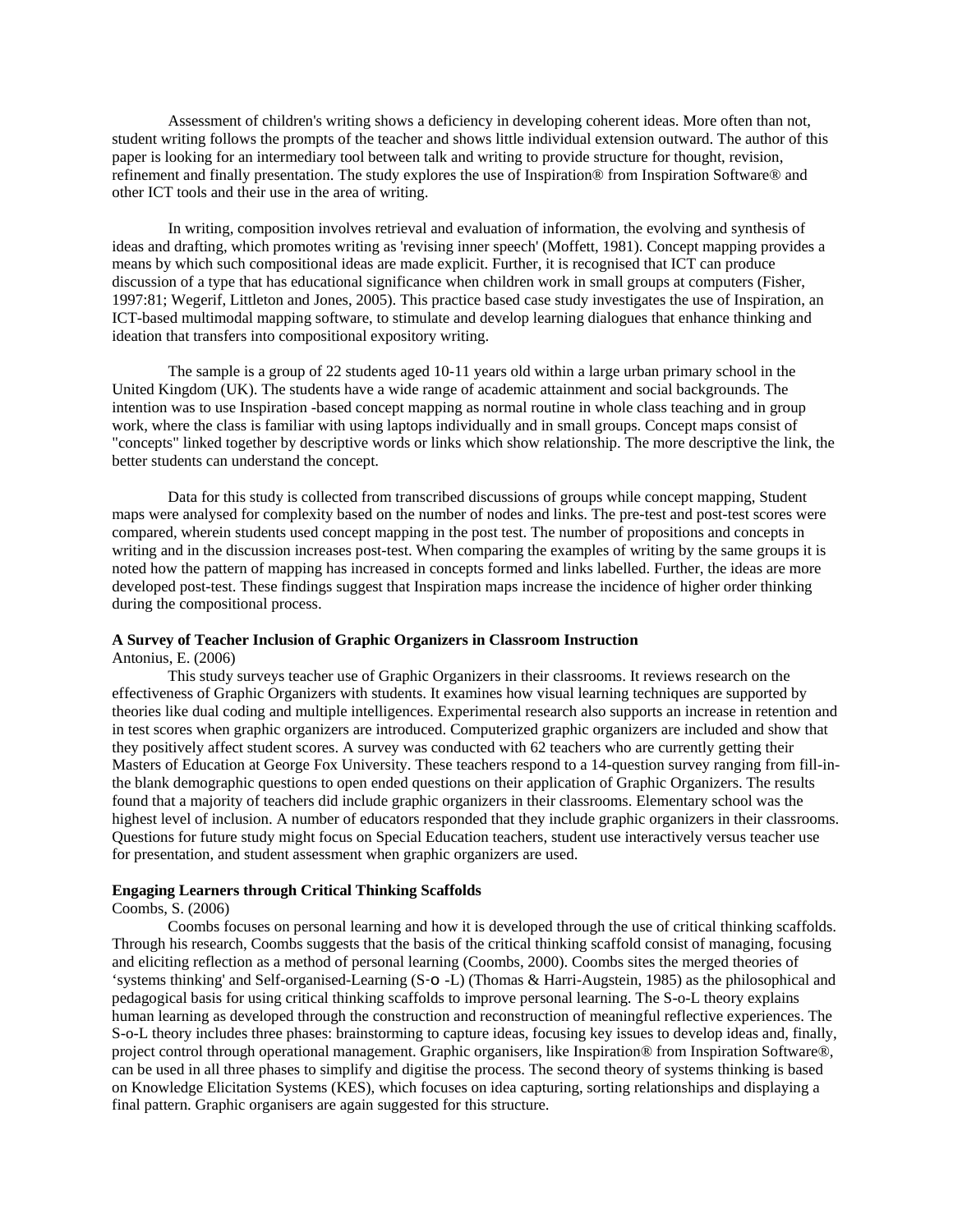"Taxonomies and flowcharts clearly provide two different kinds of knowledge. The one represents the world in terms of a hierarchical order. Its main concern is the ranking of phenomena from the perspective of a single unifying turn.... the other describes the world in terms of an actively pursued process with a clear beginning and an end. It has a sequential progression and is goal-orientated... System networks... attempt to combine the two perspectives" Kress and Leeuwen (1996). Inspiration allows for the building of the hierarchical order of taxonomy and the process structure of a flow chart.

Coombs continues on to share his use of scaffolding created in Inspiration to develop this paper, as well as provide some practical examples used with his post graduate students (teachers, trainers, etc.) in the form of generic case study templates used as support. Psychological schemas manifested in the form of practical visual learning templates to help guide and structure critical reflection have been developed and integrated into the Professional Master's Programme at Bath Spa University. These templates operate as professional learning tools to help professionals critically engage in work-based projects. These critical thinking tools have also been adapted to both support and assure quality in the master's level work-based professional development capability of participant professional learners via the university's virtual learning environment system.

## **Other projects from the MirandaNet working group**

A number of other projects from the multimodal concept mapping project, are outlined in the e-journal, but are not yet fully reported.

Berry investigated the literature on the use of Concept Mapping in schools, and disseminated his findings to the group during the workshops and seminars. This served to inform the work that was in progress. Clark's work looked at the use of mind mapping to enhance learning in ICT at AS Level, and had two key aims: to establish whether - and if so, how – mind mapping software could usefully contribute to learning and, in particular, whether collaborative linking significantly improved thinking; to identify student desires (what they want the software to do) and ways of achieving greater dynamicity or interactivity in digital mind mapping by combining different types of software.

Preston explored the effectiveness of encouraging teachers to express the quality of their learning in a more visual way through mapping. The first objective was to explore the potential of multimodal mapping in evaluating the effectiveness of ICT courses from the perspective of the tutors. The second objective was to compare the quantitative results between teachers taking an ICT skills course and teachers undertaking a year long practice-based research project. The third objective was to refine the quantitative methodology to provide a replicable model for other teacher educators. Findings suggested that the multimodal mapping could a useful tool for encouraging innovative self-assessment and group assessment of the quality of learning through discussion and debate.

Thomas examined the tools that can be used to promote this dialogue, and the ways in which concept mapping can be used as part of an "online tool set" for critical thinking development and assessment for learning. Thomas also examines social networking software and its link with possible assessment for learning tools, which opens up the wider issue of what non-linear really means, and what is this collaboration really means. The use of concept maps to support mathematical problem solving was investigated by Piggot, who explored the question of whether concept mapping software can act as a tool to mediate and support learners' independence in "stepping into" mathematical problems.

#### **Conclusion**

The evaluations of and critical reflections on the teaching and learning activities demonstrate the complex interactions between the learners' experience of the mapping tools, the focus of the tasks, and the practical issues to be addressed. Riley's study indicates positive developments in the pupils' higher order thinking skills, changes in the nature of the talk and indications of transfer from talk into writing, and while Clark notes the generally positive response of the students, she also acknowledges some of the frustrations of accessibility to resources and skills that arise. These studies did not introduce the mapping activities as 'one-off' experiences, but incorporated them into a series of sessions to give learners time for practice, reflection and, 'gestation' of ideas. Rojas-Drummond and Tapia refer to the 'gradual appropriation by the children of the various cultural artefacts', including the concept mapping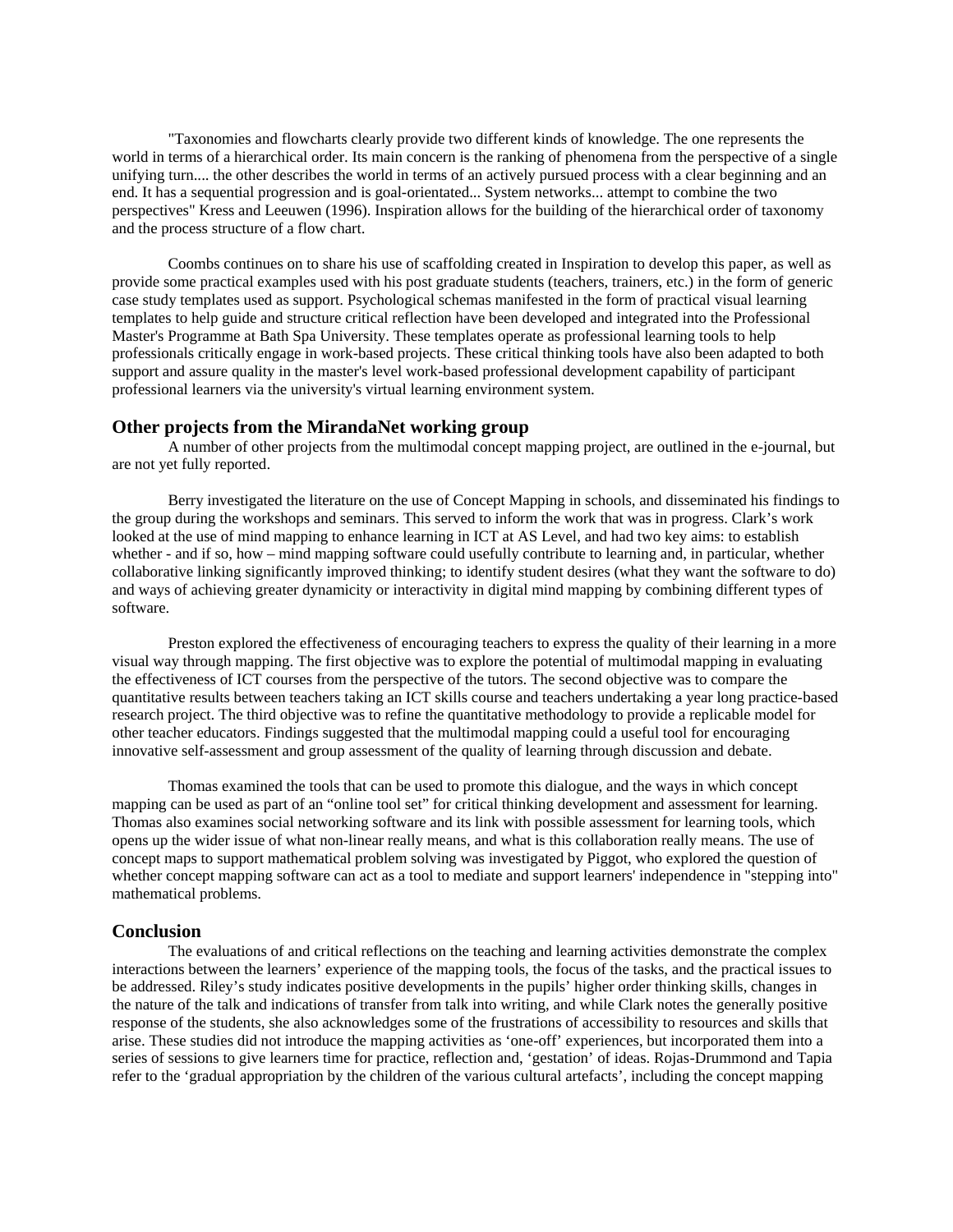tools. Ralston and Cook describe the role of 'consensual maps' as a scaffold for the intertwining of talk, thinking and visual representation.

A key theme in the consideration of the pedagogical issues associated with this work is the development of the teachers' own professional knowledge. It is not just the mapping tools, which bring about the responses and changes for the learners, but the pedagogical context in which their possibilities are introduced and modelled. The teachers actively engaged with the nature of the teaching and learning problem, the theoretical framework for approaching the activities, the methods for investigation, and the critical reflection on the evidence emerging from the study. Their pedagogy shaped, and was shaped by the teaching and research activity with the mapping tools, providing us with insights into future planning, teaching strategies and themes for reflection.

Digital mapping software now offers sophisticated features in multilayered diagrams which encourage learners to express their concepts by creating multimodal artefacts and by refashioning existing artefacts to attach to their maps. Web enabled maps offer an even greater range of possibilities. The implications for the profession in interpreting, storing and assessing these maps are substantial. Dissemination and publishing decisions about learning artifacts are a new dimension of learning which have not been offered to learners until the omnipresence of the internet. It also creates a new situation in which the Internet audience may judge the success of a map by diverse criteria, which bear no relationship to the judgements a teacher might make. Under these new conditions for learning maps appear to offer a tool which might be important in rethinking ways of teaching and learning.

These commentaries, papers and case studies provide a snapshot of a range of different perspectives and different uses of digital concept mapping in the practice of teaching and learning. Thanks are due to the members of the MirandaNet Visual Learning Group, who initiated the project.

## **Source materials**

Full details of the projects can be found on the MirandaNet site [\(http://www.mirandanet.ac.uk\)](http://www.mirandanet.ac.uk/) at [http://www.mirandanet.ac.uk/cgi-bin/journals/search\\_ej.pl?runtype=news;ejtype=ins.](http://www.mirandanet.ac.uk/cgi-bin/journals/search_ej.pl?runtype=news;ejtype=ins) Presentations from project seminars are also available to download. A number of papers from the project have been published in the journal 'Reflecting Education' Volume 3 Issue 1, 'Fascinating cultural objects: multimodal concept mapping in teaching and learning'[, http://www.reflectingeducation.net/index.php/reflecting](http://www.reflectingeducation.net/index.php/reflecting) (Ed. Pachler, N., Institute of Education, University of London ISSN 1746-9082

#### **Acknowledgements**

The project was supported by Inspiration Software, Inc., who develop and publish software tools for learners to brainstorm, organise, plan and create. The UK distributors for Inspiration, TAG Learning Ltd (TAG) also provided support. Inspiration® (Ages 7 to adult) and Kidspiration® (for students age 4-10 years) have been designed specially for the education market, and the latest version of Inspiration includes access to more than one million symbols to help visualise ideas.

## **Bibliography**

Antonius, E. (2006) A Survey of Teacher Inclusion of Graphic Organizers in Classroom Instruction. The MirandaNet Braided Learning e-Journal, MirandaNet Fellowship. Downloaded from: [http://www.mirandanet.ac.uk/cgi-bin/journals/search\\_ej.pl?runtype=news;ejtype=ins,](http://www.mirandanet.ac.uk/cgi-bin/journals/search_ej.pl?runtype=news;ejtype=ins) 1.11.07 Bevan, R. (2006) From black boxes to glass boxes: the application of computerised concept mapping in schools. The MirandaNet Braided Learning e-Journal, MirandaNet Fellowship. Downloaded from: [http://www.mirandanet.ac.uk/cgi-bin/journals/search\\_ej.pl?runtype=news;ejtype=ins,](http://www.mirandanet.ac.uk/cgi-bin/journals/search_ej.pl?runtype=news;ejtype=ins) 1.11.07 Buzan, T. (1974) Use Your Head. BBC Books. London Coombs, S. (2006) Engaging Learners through Critical Thinking Scaffolds. The MirandaNet Braided Learning e-Journal, MirandaNet Fellowship. Downloaded from: [http://www.mirandanet.ac.uk/cgi](http://www.mirandanet.ac.uk/cgi-bin/journals/search_ej.pl?runtype=news;ejtype=ins)[bin/journals/search\\_ej.pl?runtype=news;ejtype=ins,](http://www.mirandanet.ac.uk/cgi-bin/journals/search_ej.pl?runtype=news;ejtype=ins) 1.11.07 Finch, J. (2006) Inspiration(al) use of concept mapping on PDAs. A study of the impact of the introduction of PDAs, Inspiration 8 to a primary classroom. The MirandaNet Braided Learning e-Journal, MirandaNet Fellowship.

Downloaded from: [http://www.mirandanet.ac.uk/cgi-bin/journals/search\\_ej.pl?runtype=news;ejtype=ins,](http://www.mirandanet.ac.uk/cgi-bin/journals/search_ej.pl?runtype=news;ejtype=ins) 1.11.07